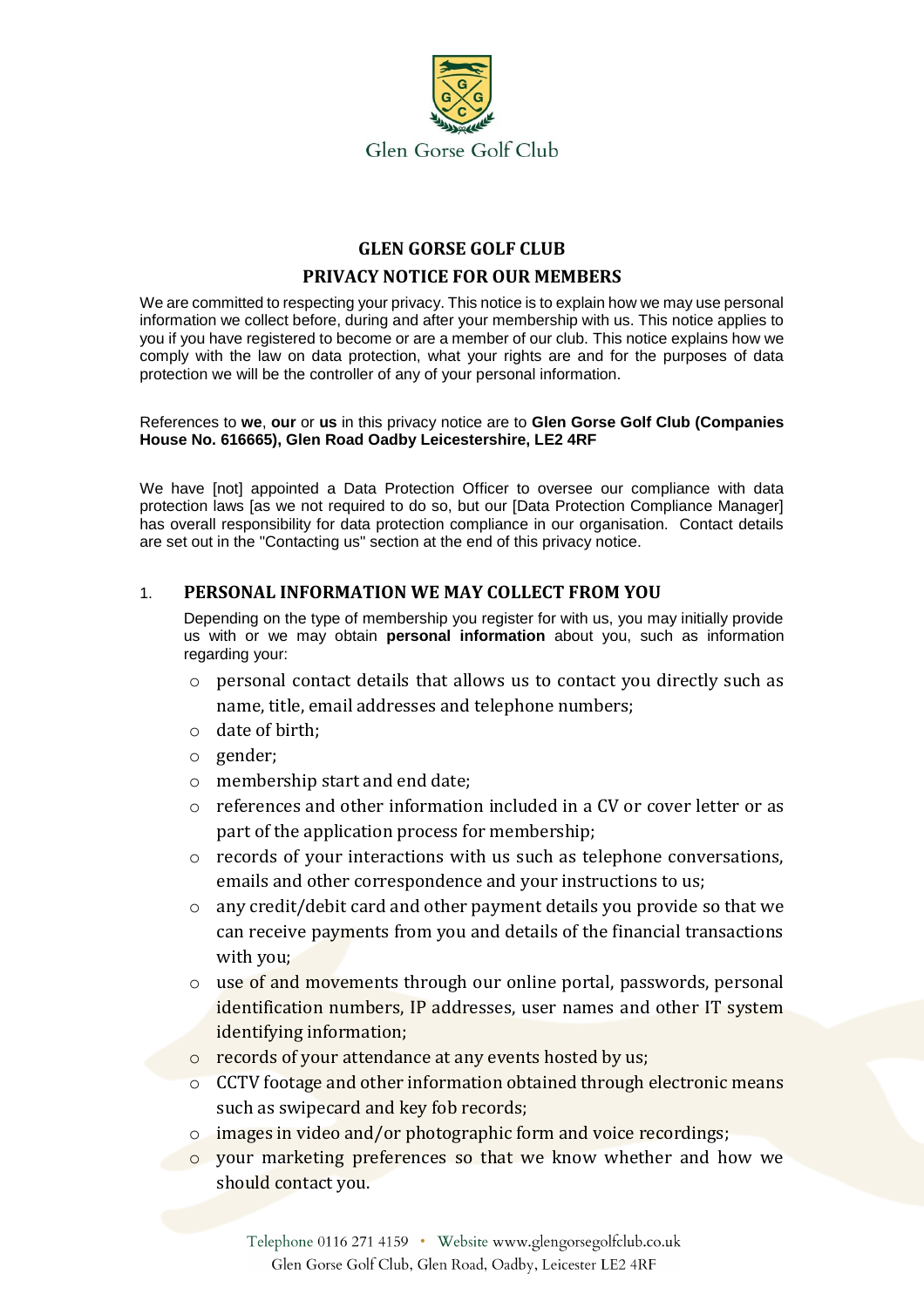

- o identification documents such as passport and identity cards;
- o details of any county membership;
- o details of next of kin, family members, coaches and emergency contacts;
- o records and assessment of any player rankings, grading or ratings, competition results, details regarding [events/matches/games] attended and performance (including that generated through player pathway programme);
- o any disciplinary and grievance information;

# 2. **SPECIAL CATEGORIES OF PERSONAL INFORMATION**

We may also collect, store and use the following "**special categories**" of more sensitive personal information regarding you:

- o information about your race or ethnicity, religious beliefs and sexual orientation;
- $\circ$  information about your health, including any medical condition, health and sickness records, medical records and health professional information; and
- $\circ$  biometric information about you, for example fingerprints, retina scans.

We may not collect all of the above types of special category personal information about you. In relation to the special category personal data that we do process we do so on the basis that

- o the processing is necessary for reasons of substantial public interest, on a lawful basis;
- o it is necessary for the establishment, exercise or defence of legal claims;
- o it is necessary for the purposes of carrying out the obligations and exercising our or your rights in the field of employment and social security and social protection law; or
- o based on your explicit consent.

In the table below' we refer to these as the "special category reasons for processing of your personal data".

We may also collect criminal records information about you. For criminal records history we process it on the basis of legal obligations or based on your explicit consent.

### 3. **WHERE WE COLLECT YOUR INFORMATION**

We typically collect personal information about our members when you apply to become member of the club, you register an account with us at <http://www.glengorsegolfclub.co.uk/> when you purchase any services or products we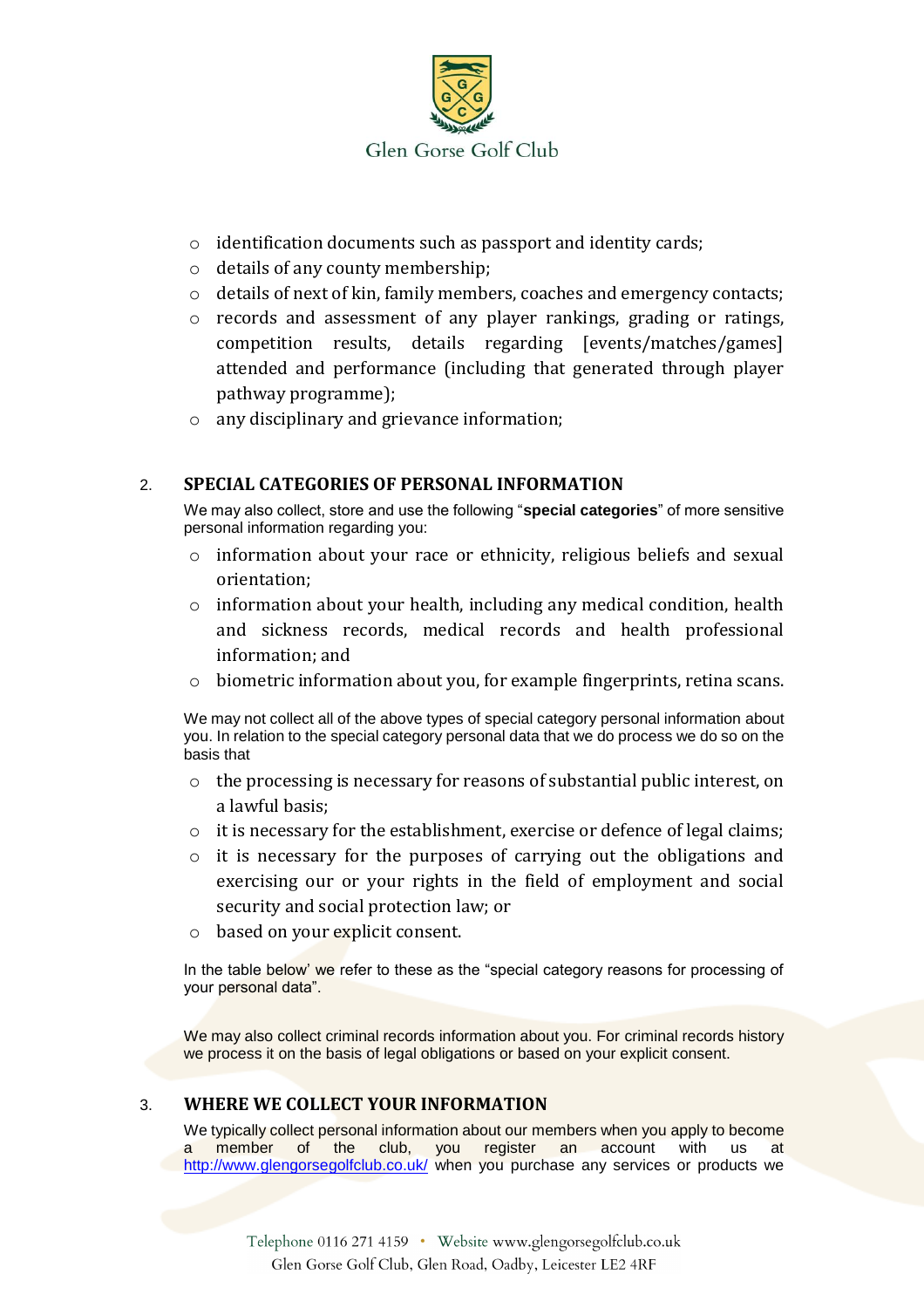

offer, when you make a query and/or complaint or when you correspond with us by phone, e-mail or in some other way.

We also may collect personal information about you from any third party references you provide as part of the application process for membership.

If you are providing us with details of referees, next of kin, beneficiaries, family members and emergency contacts they have a right to know and to be aware of how what personal information we hold about them, how we collect it and how we use and may share that information. Please share this privacy notice with those of them whom you feel are sufficiently mature to understand it. They also have the same rights as set out in the "**Your rights in relation to personal information**" section below.

# 4. **USES MADE OF THE INFORMATION**

The table below describes the main purposes for which we process your personal information, the categories of your information involved and our lawful basis for being able to do this.

| <b>Purpose</b>                           | <b>Personal information used</b> | Lawful basis                                      |
|------------------------------------------|----------------------------------|---------------------------------------------------|
|                                          |                                  |                                                   |
| To administer any membership you         | All contact and membership       | This is necessary to enable us to properly manage |
| have with us and managing our            | details, transaction and         | and administer your membership contract with us.  |
| relationship with you, including dealing | payment information,             |                                                   |
| with payments and any support,           | records of your interactions     |                                                   |
| service or product enquiries made by     | with us, and marketing           |                                                   |
| you                                      | preferences.                     |                                                   |
|                                          |                                  |                                                   |
| To arrange and manage any contracts      | Contact details, transaction     | This is necessary to enable us to properly        |
| for the provision of any services or     | and payment information.         | administer and perform any contract for the       |
| products                                 |                                  | provision of any services and products you have   |
|                                          | Records of your interactions     | purchased from us.                                |
|                                          | with us.                         |                                                   |
| To send you information which is         | Contact and membership           | This is necessary to enable us to properly manage |
| included within your membership          | details.                         | and administer your membership contract with us.  |
| benefits package, including details      |                                  |                                                   |
| about advanced ticket information,       |                                  |                                                   |
| competitions and events, partner         |                                  |                                                   |
| offers and discounts and any updates     |                                  |                                                   |
| on golf                                  |                                  |                                                   |
|                                          |                                  |                                                   |
| To send you other marketing              | Contact details and              | Where you have given us your explicit consent to  |
| information we think you might find      | marketing preferences.           | do so                                             |
| useful or which you have requested       |                                  |                                                   |
| from us, including our newsletters,      |                                  |                                                   |
| information about membership,            |                                  |                                                   |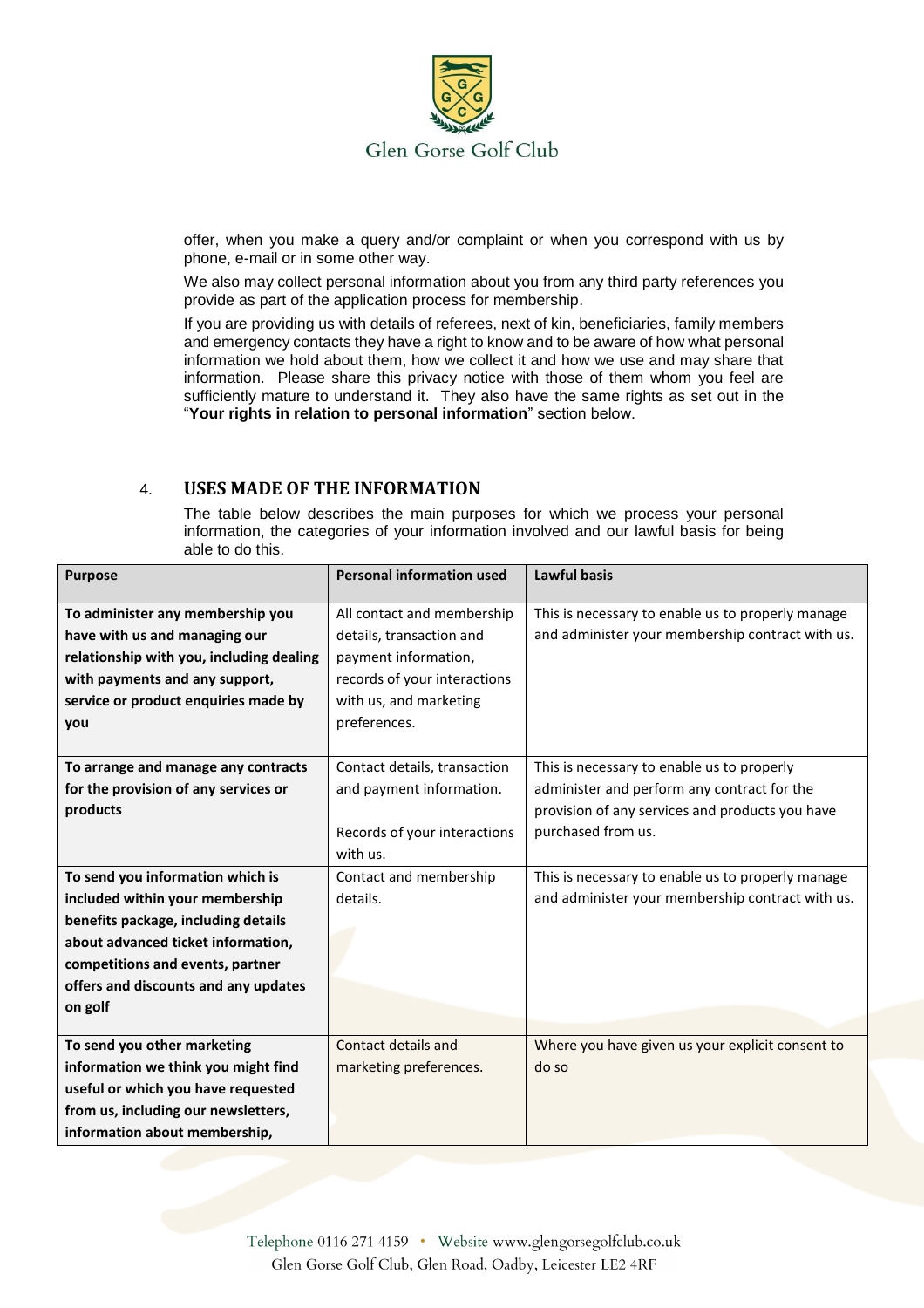

| events, products and information     |                              |                                                      |
|--------------------------------------|------------------------------|------------------------------------------------------|
| about our commercial partners        |                              |                                                      |
|                                      |                              |                                                      |
| To answer your queries or complaints | Contact details and records  | We have a legitimate interest to provide complaint   |
|                                      | of your interactions with us | handling services to you in case there are any       |
|                                      |                              | issues with your membership.                         |
|                                      |                              |                                                      |
| <b>Retention of records</b>          | All the personal information | We have a legitimate interest in retaining records   |
|                                      | we collect.                  | whilst they may be required in relation to           |
|                                      |                              | complaints or claims. We need to retain records in   |
|                                      |                              | order to properly administer and manage your         |
|                                      |                              | membership and run our club and in some cases        |
|                                      |                              | we may have legal or regulatory obligations to       |
|                                      |                              | retain records.                                      |
|                                      |                              |                                                      |
|                                      |                              | We process special category personal data on the     |
|                                      |                              | basis of the "special category reasons for           |
|                                      |                              | processing of your personal data" referred to in     |
|                                      |                              | section 2 above.                                     |
|                                      |                              |                                                      |
|                                      |                              | For criminal records history we process it on the    |
|                                      |                              | basis of legal obligations or based on your explicit |
|                                      |                              | consent.                                             |
|                                      |                              |                                                      |
| The security of our IT systems       | Your usage of our IT systems | We have a legitimate interest to ensure that our IT  |
|                                      | and online portals.          | systems are secure.                                  |
|                                      |                              |                                                      |
| To conduct data analytics studies to | Records of your attendance   | We have a legitimate interest in doing so to ensure  |
| better understand event attendance   | at any events or             | that our membership is targeted and relevant.        |
| and trends within the sport          | competitions hosted by us.   |                                                      |
|                                      |                              |                                                      |
| For the purposes of promoting the    | Images in video and/or       | Where you have given us your explicit consent to     |
| club, our events and membership      | photographic form.           | do so.                                               |
| packages.                            |                              |                                                      |
|                                      |                              |                                                      |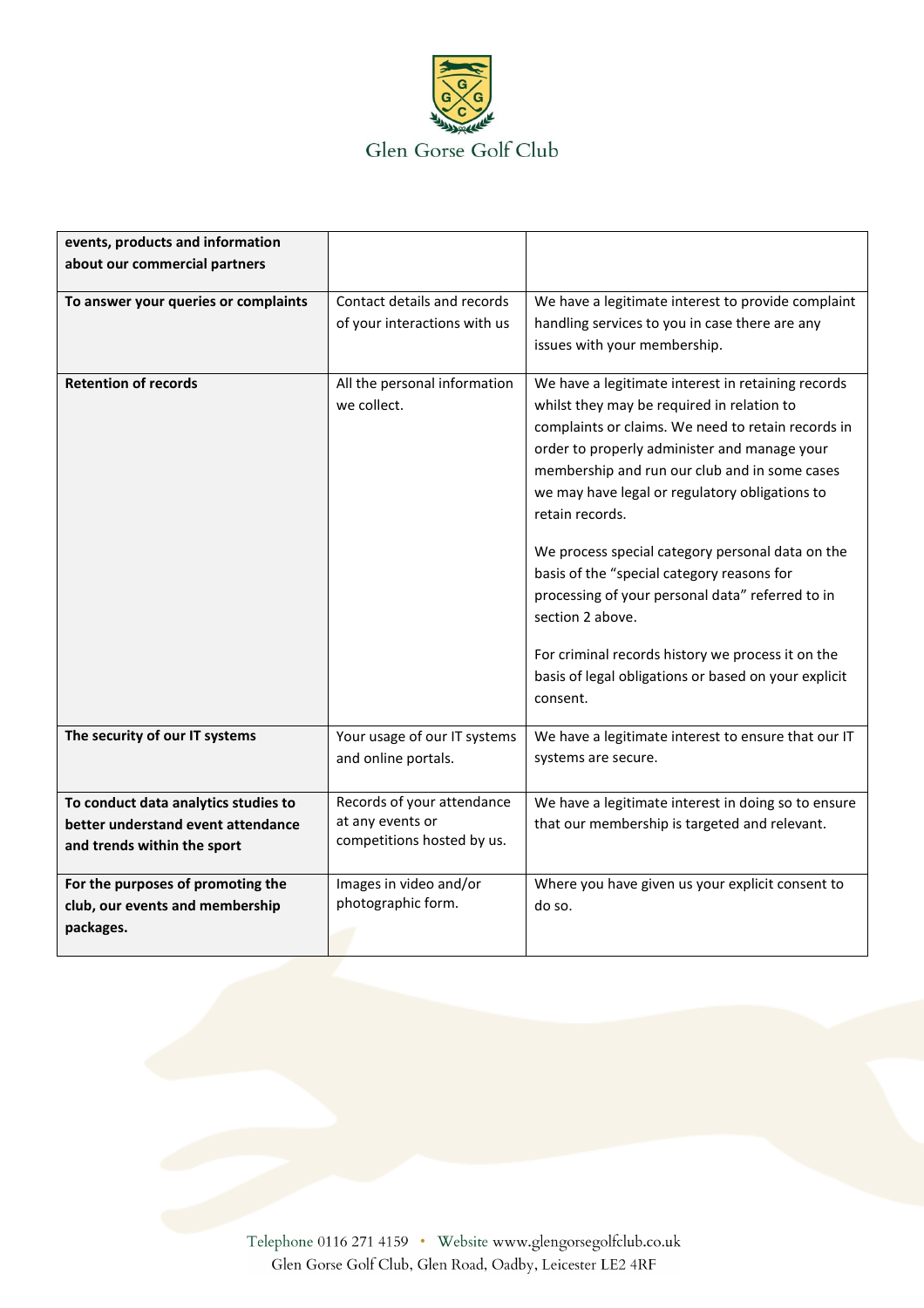

| To comply with health and safety<br>requirements                                                                                                                                                                                                                                                            | Records of attendance,<br>CCTV footage and other<br>information obtained<br>through electronic means<br>such as swipecard and key<br>fob records, medical<br>information about your<br>health<br>[biometric information<br>about you, for example<br>fingerprints, retina scans] | We have a legal obligation and a legitimate interest<br>to provide you and other members of our<br>organisation with a safe environment in which to<br>participate in sport.<br>We process special category personal data on the<br>basis of the "special category reasons for<br>processing of your personal data" referred to in<br>section 2 above. |
|-------------------------------------------------------------------------------------------------------------------------------------------------------------------------------------------------------------------------------------------------------------------------------------------------------------|----------------------------------------------------------------------------------------------------------------------------------------------------------------------------------------------------------------------------------------------------------------------------------|--------------------------------------------------------------------------------------------------------------------------------------------------------------------------------------------------------------------------------------------------------------------------------------------------------------------------------------------------------|
| To administer your attendance at any<br>courses or programmes you sign up to                                                                                                                                                                                                                                | All contact and membership<br>details,<br>transaction and payment<br>data.<br>Details of any county<br>membership and<br>performance data.                                                                                                                                       | This is necessary to enable us to register you on to<br>and properly manage and administer your<br>attendance on the course and/or programme.                                                                                                                                                                                                          |
| To arrange for any trip or<br>transportation to and from an event                                                                                                                                                                                                                                           | <b>Identification documents</b><br>details of next of kin, family<br>members and emergency<br>contacts, transaction and<br>payment information,<br>health and medical<br>information.                                                                                            | This is necessary to enable us to make the<br>necessary arrangements for the trip and/or<br>transportation to an event.<br>We process special category personal data on the<br>basis of the "special category reasons for<br>processing of your personal data" referred to in<br>section 2 above                                                       |
| To use information about your physical<br>or mental health (including any<br>injuries) or disability status, to ensure<br>your health and safety and to assess<br>your fitness to participate in any<br>events or activities we host and to<br>provide appropriate adjustments to<br>our sports facilities. | Health and medical<br>information                                                                                                                                                                                                                                                | We process special category personal data on the<br>basis of the "special category reasons for<br>processing of your personal data" referred to in<br>section 2 above                                                                                                                                                                                  |
| To gather evidence for possible<br>grievance or disciplinary hearings                                                                                                                                                                                                                                       | All the personal information<br>we collect                                                                                                                                                                                                                                       | We have a legitimate interest in doing so to<br>provide a safe and fair environment for all<br>members and to ensure the effective management<br>of any disciplinary hearings, appeals and<br>adjudications.                                                                                                                                           |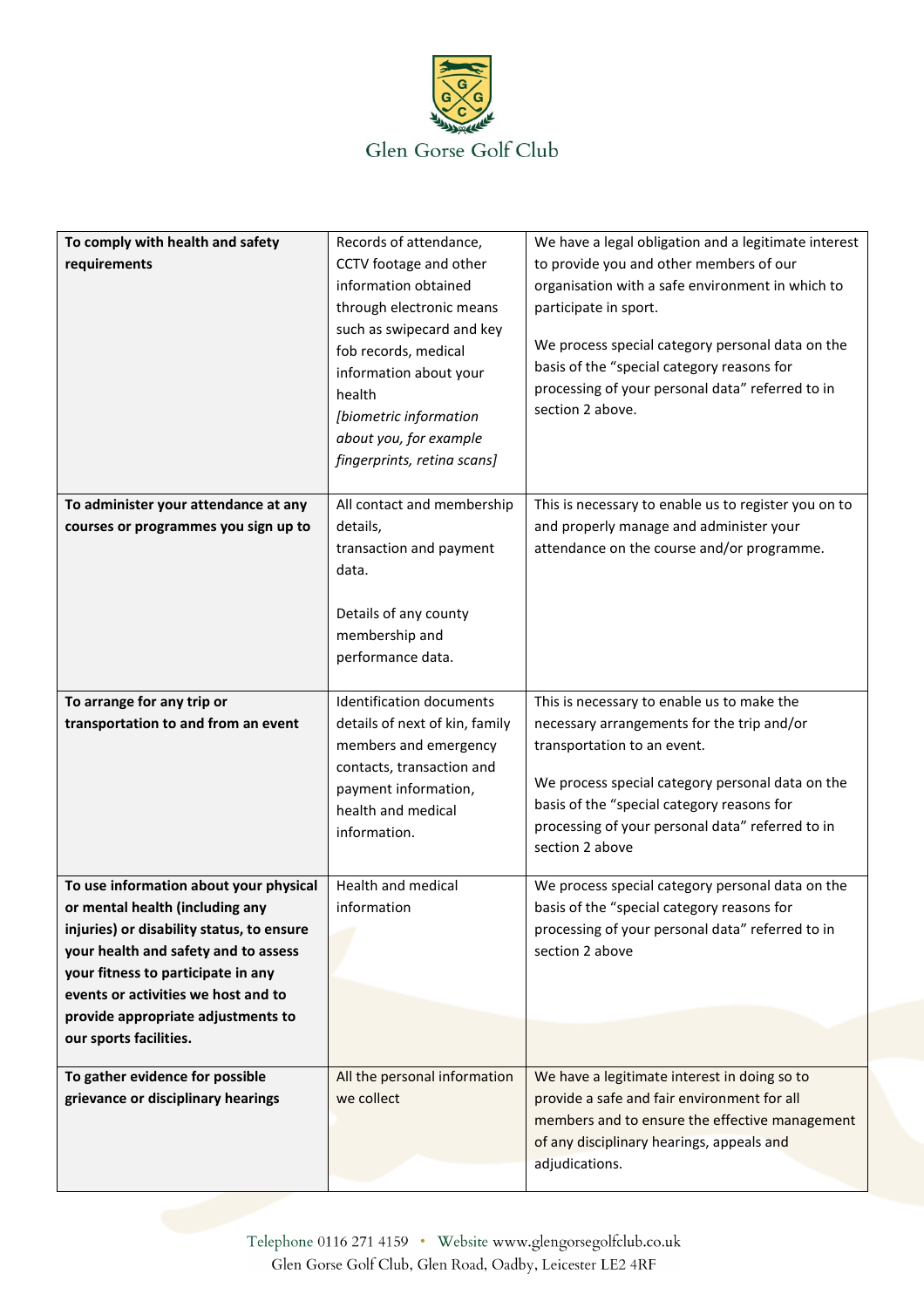

|                                                                                                                                                                     |                                                                                                                            | We process special category personal data on the<br>basis of the "special category reasons for<br>processing of your personal data" referred to in<br>section 2 above<br>For criminal records history we process it on the<br>basis of legal obligations or based on your explicit<br>consent. |
|---------------------------------------------------------------------------------------------------------------------------------------------------------------------|----------------------------------------------------------------------------------------------------------------------------|------------------------------------------------------------------------------------------------------------------------------------------------------------------------------------------------------------------------------------------------------------------------------------------------|
| For the purposes of equal<br>opportunities monitoring                                                                                                               | Name, title, date of birth<br>gender, information about<br>your race or ethnicity and<br>health and medical<br>information | We have a legitimate interest to promote a sports<br>environment that is inclusive, fair and accessible.<br>We process special category personal data on the<br>basis of the "special category reasons for<br>processing of your personal data" referred to in<br>section 2 above              |
| To comply with legal obligations, for<br>example, regarding people working<br>with children or vulnerable adults to<br>comply with our safeguarding<br>requirements | Information about your<br>criminal convictions and<br>offences                                                             | For criminal records history we process it on the<br>basis of legal obligations or based on your explicit<br>consent.                                                                                                                                                                          |

For some of your personal information you will have a legal, contractual or other requirement or obligation for you to provide us with your personal information. If you do not provide us with the requested personal information we may not be able to admit you as a member or we may not be able to properly perform our contract with you or comply with legal obligations and we may have to terminate your membership. For other personal information you may not be under an obligation to provide it to us, but if you do not provide it then we may not be able to properly perform our contract with you.

Where you have given us your consent to use your personal information in a particular manner, you have the right to withdraw this consent at any time, which you may do by contacting us as described in the "Contacting us" section below.

Please note however that the withdrawal of your consent will not affect any use of the data made before you withdrew your consent and we may still be entitled to hold and process the relevant personal information to the extent that we are entitled to do so on bases other than your consent. Withdrawing consent may also have the same effects as not providing the information in the first place, for example we may no longer be able to provide certain member benefits to you.

### 5. **DIRECT MARKETING**

**Email, post and SMS marketing**: from time to time, we may contact you by email, post or SMS with information about products and services we believe you may be interested in.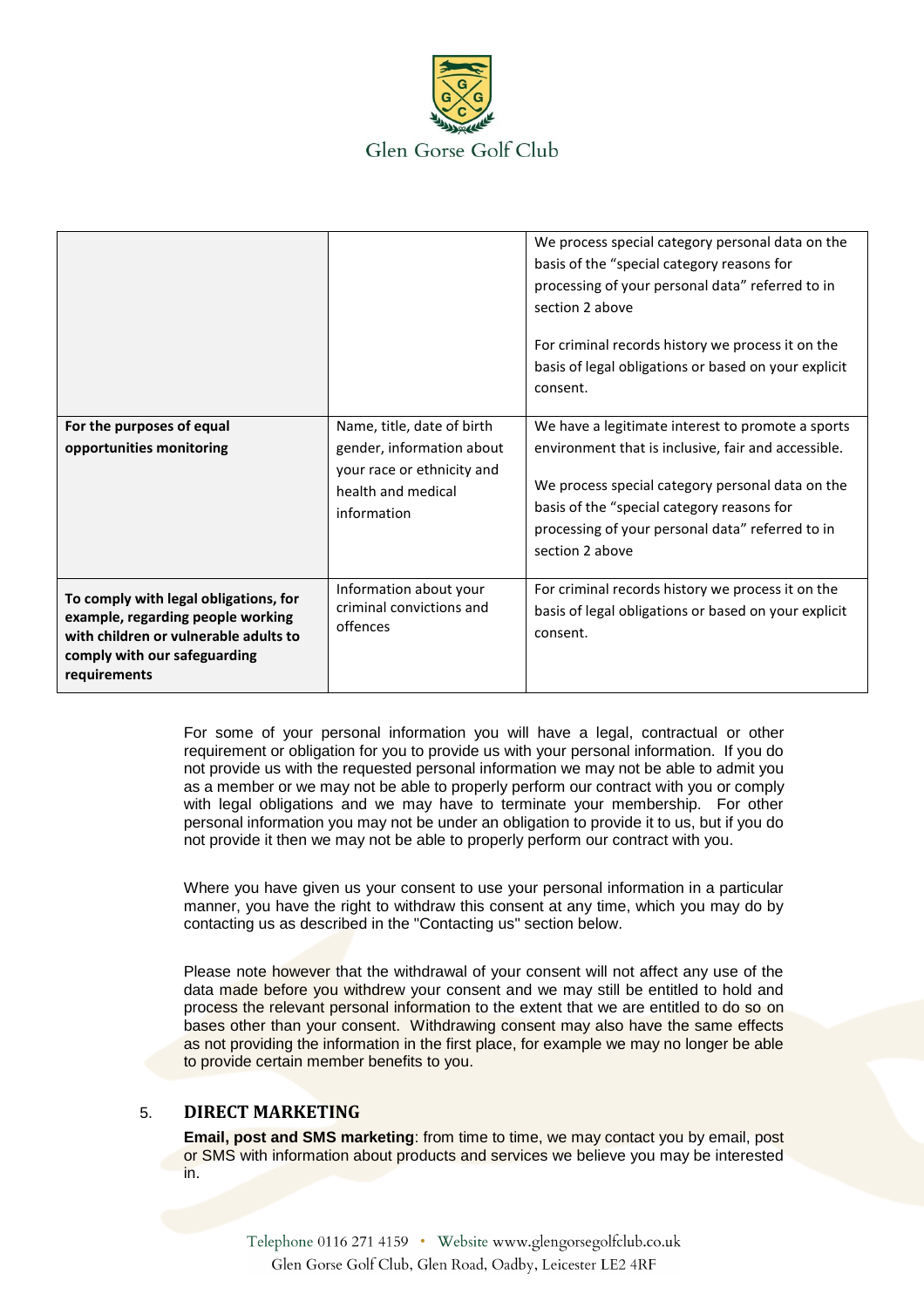

We will only send marketing messages to you in accordance with the marketing preferences you set. You can then let us know at any time that you do not wish to receive marketing messages by completing this form [golf.manager@glengorsegolfclub.co.uk.](mailto:golf.manager@glengorsegolfclub.co.uk) You can also unsubscribe from our marketing by clicking on the unsubscribe link in the marketing messages we send to you.

# 6. **DISCLOSURE OF YOUR PERSONAL INFORMATION**

We share personal information with the following parties:

- o **Any party approved by you.**
- o **To any governing bodies or regional bodies for the sports covered by our club:** to allow them to properly administer the sports on a local, regional and national level.
- o **Other service providers**: for example, email marketing specialists, payment processors, data analysis CCTV contractors, promotional advisors, contractors or suppliers and IT services (including CRM, website, video- and teleconference services);
- o **The Government or our regulators**: where we are required to do so by law or to assist with their investigations or initiatives.
- o **Police, law enforcement and security services**: to assist with the investigation and prevention of crime and the protection of national security.

# 7. **TRANSFERRING YOUR PERSONAL INFORMATION INTERNATIONALLY**

The personal information we collect is not transferred to and stored in countries outside of the UK and the European Union.

# 8. **HOW LONG DO WE KEEP PERSONAL INFORMATION FOR?**

The duration for which we retain your personal information will differ depending on the type of information and the reason why we collected it from you. However, in some cases personal information may be retained on a long-term basis: for example, personal information that we need to retain for legal purposes will normally be retained in accordance with usual commercial practice and regulatory requirements. Generally, where there is no legal requirement we retain all physical and electronic records for a period of 6 years after your last contact with us or the end of your membership. Exceptions to this rule are:

- o Details regarding unsuccessful membership applicants where we hold records for a period of not more than 12 months;
- $\circ$  Information that may be relevant to personal injury or discrimination claims may be retained until the limitation period for those types of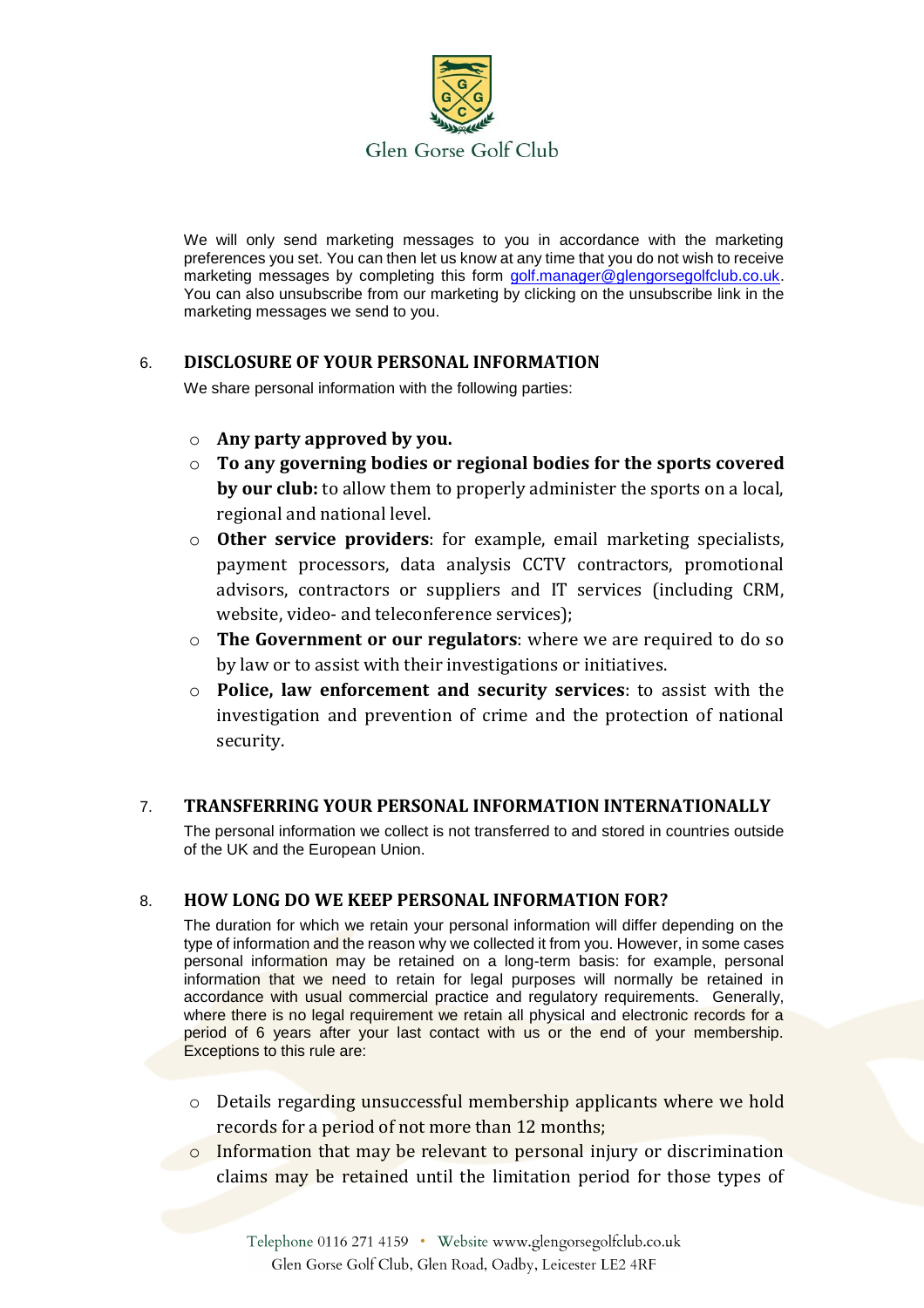

claims has expired. For personal injury or discrimination claims this can be an extended period as the limitation period might not start to run until a long time after the event.

It is important to ensure that the personal information we hold about you is accurate and up-to-date, and you should let us know if anything changes, for example if you change your phone number or email address. You may be able to update some of the personal information we hold about you through our membership portal. Alternatively, you can contact us by using the details set out in the "**Contacting us**" section below.

### 9. **YOUR RIGHTS IN RELATION TO PERSONAL INFORMATION**

You have the following rights in relation to your personal information:

- o the right to be informed about how your personal information is being used;
- o the right to access the personal information we hold about you;
- o the right to request the correction of inaccurate personal information we hold about you;
- o the right to request the erasure of your personal information in certain limited circumstances;
- o the right to restrict processing of your personal information where certain requirements are met;
- o the right to object to the processing of your personal information;
- o the right to request that we transfer elements of your data either to you or another service provider; and
- o the right to object to certain automated decision-making processes using your personal information.

You should note that some of these rights, for example the right to require us to transfer your data to another service provider or the right to object to automated decision making, may not apply as they have specific requirements and exemptions which apply to them and they may not apply to personal information recorded and stored by us. For example, we do not use automated decision making in relation to your personal data. However, some have no conditions attached, so your right to withdraw consent or object to processing for direct marketing are absolute rights.

Whilst this privacy notice sets out a general summary of your legal rights in respect of personal information, this is a very complex area of law. More information about your legal rights can be found on the Information Commissioner's website at https://ico.org.uk/for-the-public/.

To exercise any of the above rights, or if you have any questions relating to your rights, please contact us by using the details set out in the "Contacting us" section below.